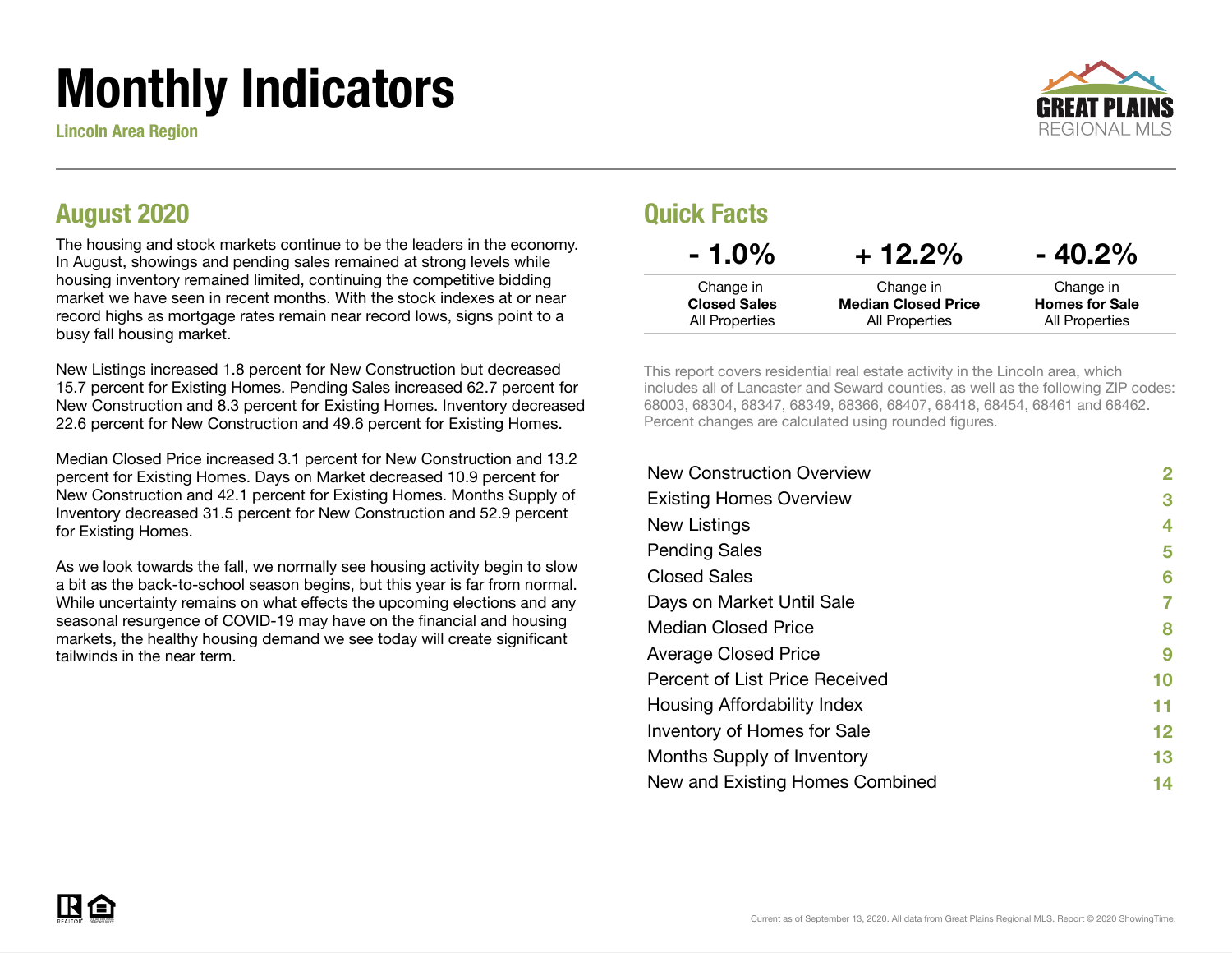#### New Construction Overview

Key metrics by report month and for year-to-date (YTD) starting from the first of the year. New Construction properties only.



| <b>Key Metrics</b>                    | <b>Historical Sparkbars</b>                                        | 8-2019    | 8-2020    | % Change | <b>YTD 2019</b> | <b>YTD 2020</b> | % Change |
|---------------------------------------|--------------------------------------------------------------------|-----------|-----------|----------|-----------------|-----------------|----------|
| <b>New Listings</b>                   | $2 - 2019$<br>8-2019<br>$2 - 2020$<br>$8 - 2020$<br>8-2018         | 114       | 116       | $+1.8%$  | 874             | 926             | $+5.9%$  |
| <b>Pending Sales</b>                  | $8 - 2018$<br>$2 - 2019$<br>$8 - 2019$<br>$2 - 2020$<br>$8 - 2020$ | 51        | 83        | $+62.7%$ | 485             | 592             | $+22.1%$ |
| <b>Closed Sales</b>                   | $8 - 2018$<br>$2 - 2019$<br>$8 - 2019$<br>$2 - 2020$<br>$8 - 2020$ | 67        | 61        | $-9.0%$  | 467             | 501             | $+7.3%$  |
| Days on Market Until Sale             | $8 - 2018$<br>$2 - 2020$<br>$2 - 2019$<br>$8 - 2019$<br>$8 - 2020$ | 55        | 49        | $-10.9%$ | 55              | 63              | $+14.5%$ |
| <b>Median Closed Price</b>            | $8 - 2018$<br>$2 - 2019$<br>$8 - 2019$<br>$2 - 2020$<br>$8 - 2020$ | \$316,900 | \$326,700 | $+3.1%$  | \$304,256       | \$325,077       | $+6.8%$  |
| <b>Average Closed Price</b>           | $8 - 2018$<br>$8 - 2019$<br>$2 - 2020$<br>$2 - 2019$<br>8-2020     | \$312,565 | \$337,459 | $+8.0%$  | \$313,261       | \$337,643       | $+7.8%$  |
| <b>Percent of List Price Received</b> | $8 - 2018$<br>$2 - 2019$<br>$8 - 2019$<br>$2 - 2020$<br>$8 - 2020$ | 100.1%    | 100.9%    | $+0.8%$  | 100.5%          | 100.6%          | $+0.1%$  |
| <b>Housing Affordability Index</b>    | $8 - 2018$<br>$2 - 2019$<br>$8 - 2019$<br>$2 - 2020$<br>$8 - 2020$ | 109       | 109       | 0.0%     | 114             | 110             | $-3.5%$  |
| <b>Inventory of Homes for Sale</b>    | $8 - 2018$<br>$2 - 2019$<br>$8 - 2019$<br>$2 - 2020$<br>$8 - 2020$ | 301       | 233       | $-22.6%$ |                 |                 |          |
| <b>Months Supply of Inventory</b>     | $2 - 2019$<br>$8 - 2019$<br>$2 - 2020$<br>$8 - 2018$<br>$8 - 2020$ | 5.4       | 3.7       | $-31.5%$ |                 |                 |          |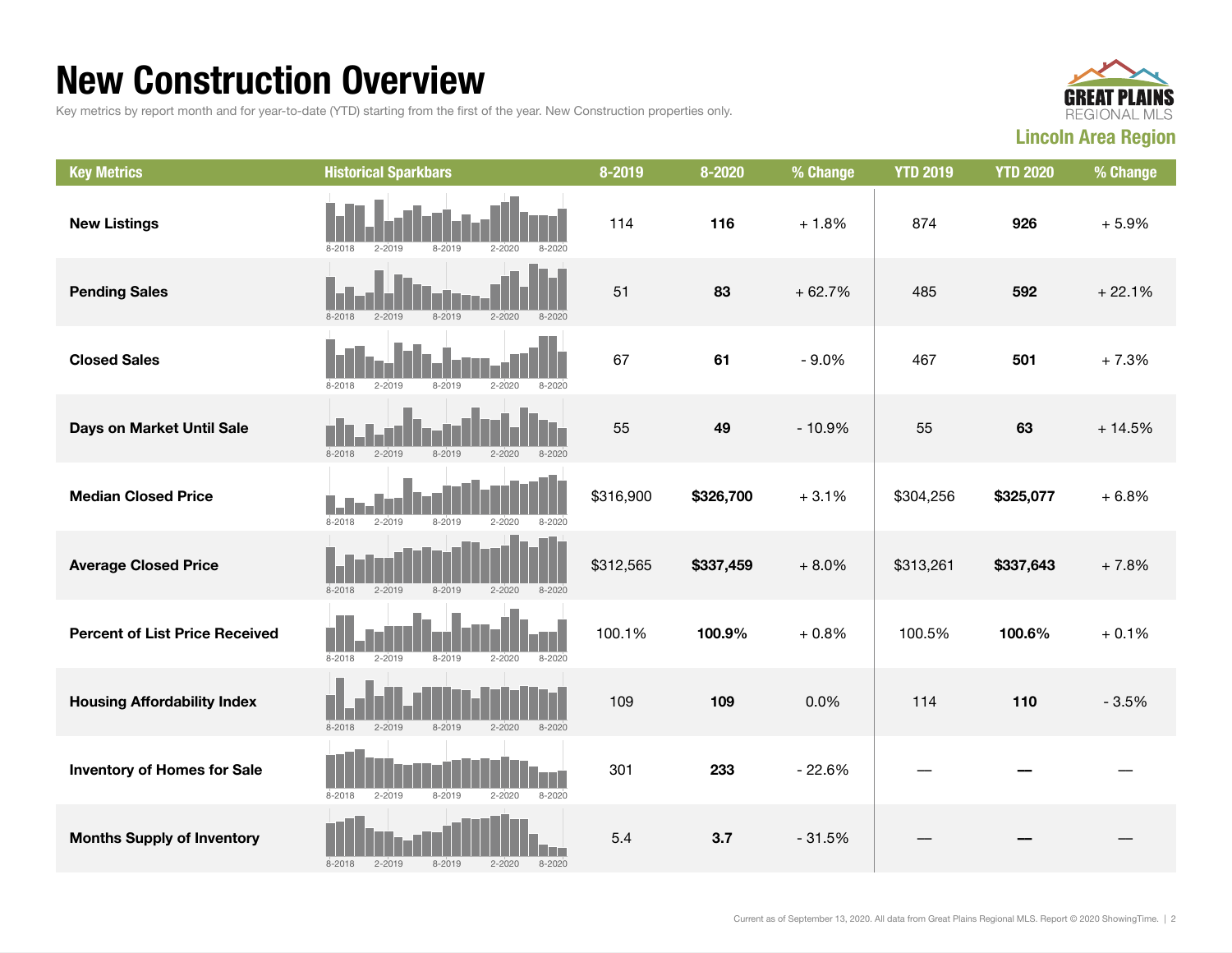## Existing Homes Overview

Key metrics by report month and for year-to-date (YTD) starting from the first of the year. Existing Homes properties only.



| <b>Key Metrics</b>                    | <b>Historical Sparkbars</b>                                        | 8-2019    | 8-2020    | % Change | <b>YTD 2019</b> | <b>YTD 2020</b> | % Change |
|---------------------------------------|--------------------------------------------------------------------|-----------|-----------|----------|-----------------|-----------------|----------|
| <b>New Listings</b>                   | $2 - 2020$<br>$8 - 2018$<br>$2 - 2019$<br>$8 - 2019$<br>$8 - 2020$ | 574       | 484       | $-15.7%$ | 3,844           | 3,641           | $-5.3%$  |
| <b>Pending Sales</b>                  | $8 - 2018$<br>$2 - 2019$<br>$8 - 2019$<br>$2 - 2020$<br>$8 - 2020$ | 398       | 431       | $+8.3%$  | 2,955           | 3,222           | $+9.0%$  |
| <b>Closed Sales</b>                   | $8 - 2018$<br>$2 - 2019$<br>$8 - 2019$<br>$2 - 2020$<br>$8 - 2020$ | 426       | 427       | $+0.2%$  | 2,750           | 2,828           | $+2.8%$  |
| Days on Market Until Sale             | $8 - 2020$<br>$8 - 2018$<br>$2 - 2019$<br>$8 - 2019$<br>$2 - 2020$ | 19        | 11        | $-42.1%$ | 23              | 19              | $-17.4%$ |
| <b>Median Closed Price</b>            | $8 - 2018$<br>$2 - 2019$<br>$8 - 2019$<br>$2 - 2020$<br>$8 - 2020$ | \$189,900 | \$215,000 | $+13.2%$ | \$187,000       | \$203,000       | $+8.6%$  |
| <b>Average Closed Price</b>           | $8 - 2018$<br>$2 - 2019$<br>8-2019<br>$2 - 2020$<br>$8 - 2020$     | \$220,563 | \$250,632 | $+13.6%$ | \$218,444       | \$231,791       | $+6.1%$  |
| <b>Percent of List Price Received</b> | $8 - 2018$<br>$2 - 2019$<br>$8 - 2019$<br>$2 - 2020$<br>$8 - 2020$ | 98.4%     | 100.9%    | $+2.5%$  | 98.6%           | 99.5%           | $+0.9%$  |
| <b>Housing Affordability Index</b>    | $8 - 2018$<br>$2 - 2019$<br>$8 - 2019$<br>$2 - 2020$<br>$8 - 2020$ | 182       | 166       | $-8.8%$  | 185             | 176             | $-4.9%$  |
| <b>Inventory of Homes for Sale</b>    | $8 - 2018$<br>$2 - 2019$<br>$8 - 2019$<br>$2 - 2020$<br>$8 - 2020$ | 558       | 281       | $-49.6%$ |                 |                 |          |
| <b>Months Supply of Inventory</b>     | $2 - 2019$<br>$8 - 2019$<br>$8 - 2018$<br>$2 - 2020$<br>$8 - 2020$ | 1.7       | 0.8       | $-52.9%$ |                 |                 |          |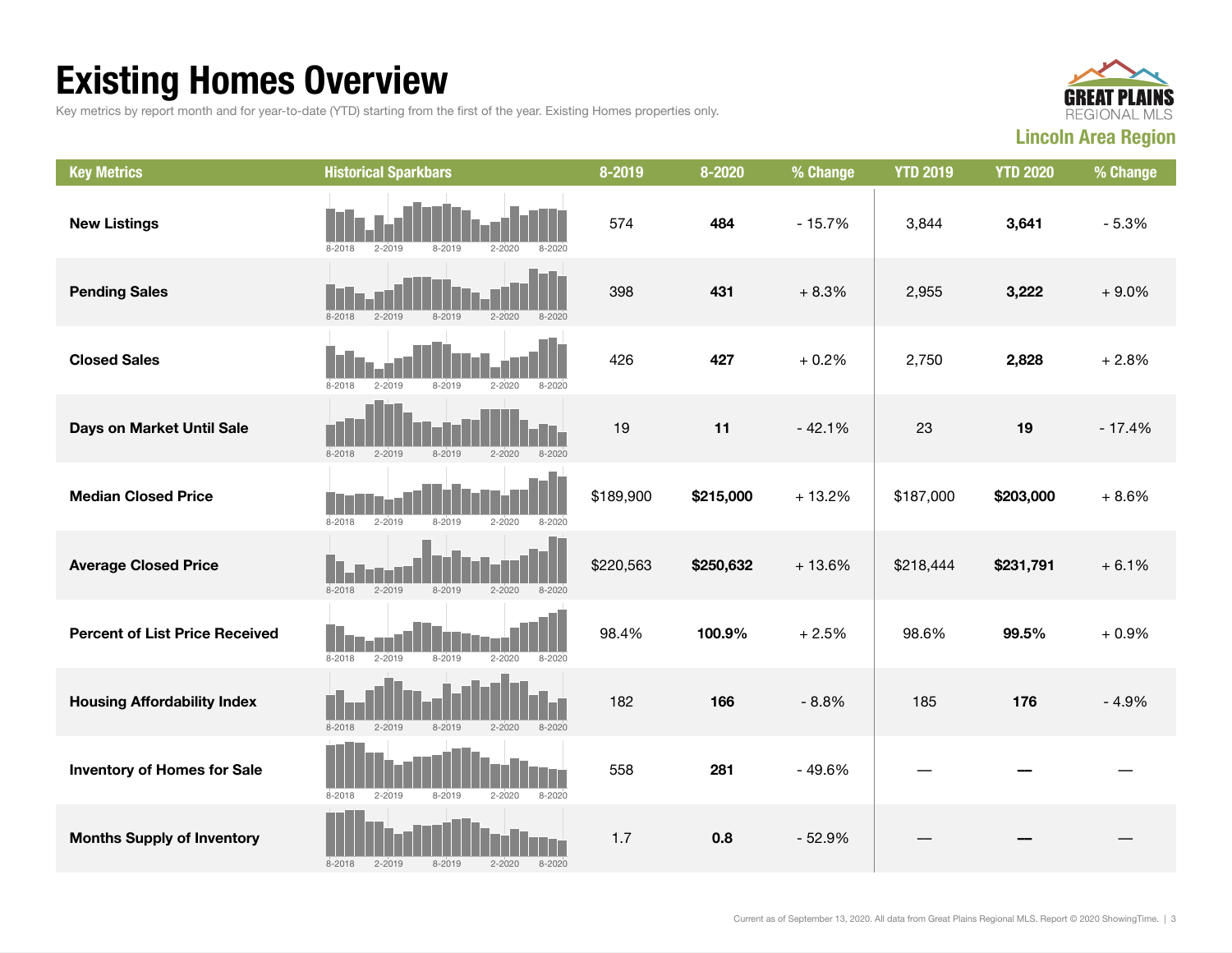### New Listings

A count of the properties that have been newly listed on the market in a given month.





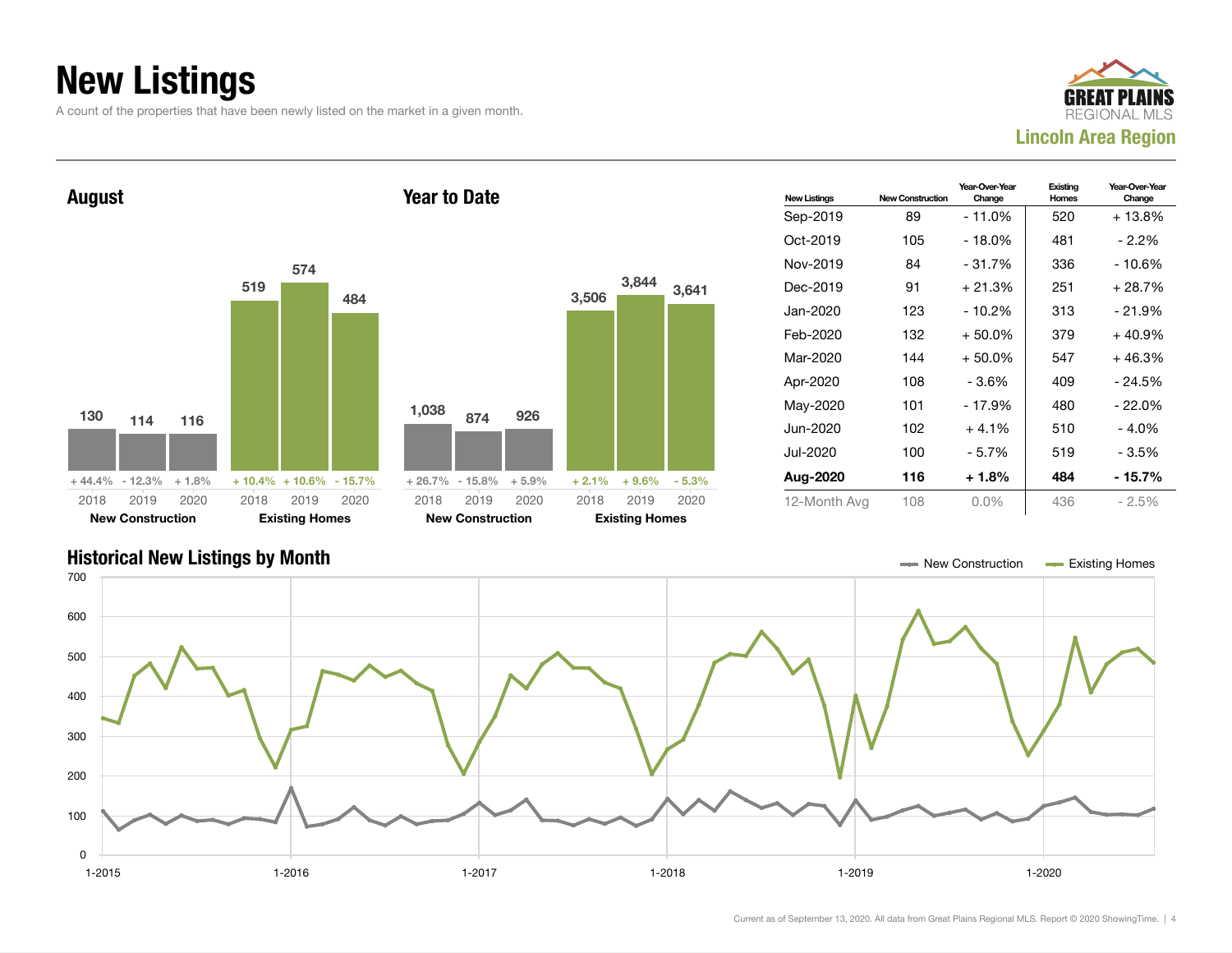### Pending Sales

A count of the properties on which offers have been accepted in a given month.





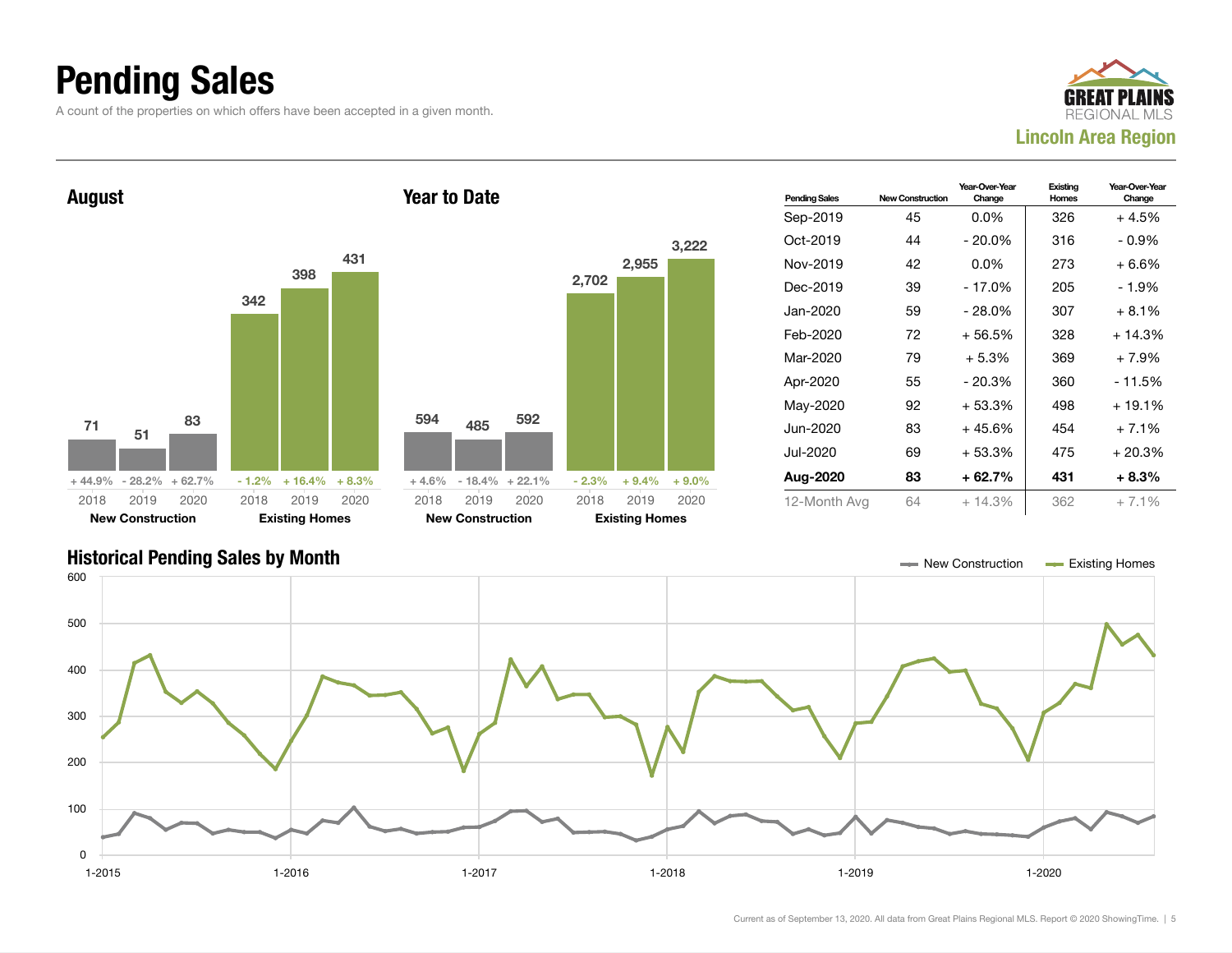#### Closed Sales

A count of the actual sales that closed in a given month.





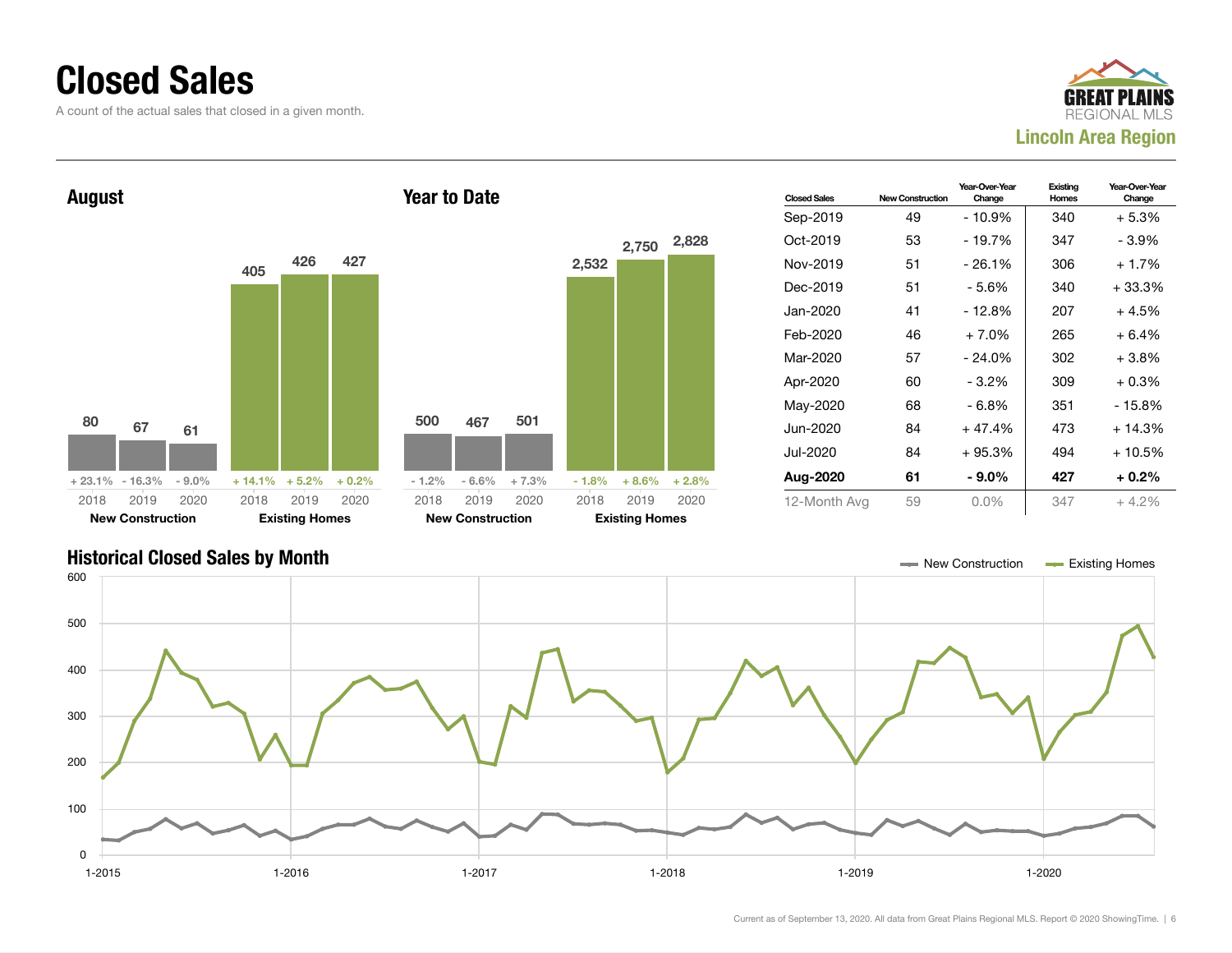#### Days on Market Until Sale

Average number of days between when a property is listed and when an offer is accepted in a given month.





|                                               | LULU. THIU IU HUL LIIU UYULUUU UI LIIU IHUIVIUULI IIYUI UU UDUYU. |  |
|-----------------------------------------------|-------------------------------------------------------------------|--|
| Historical Days on Market Until Sale by Month | $\equiv$ New Construction $\equiv$ Existing Homes                 |  |

| Days on Market | <b>New Construction</b> | Year-Over-Year<br>Change | Existing<br>Homes | Year-Over-Year<br>Change |
|----------------|-------------------------|--------------------------|-------------------|--------------------------|
| Sep-2019       | 53                      | $-17.2%$                 | 17                | - 10.5%                  |
| Oct-2019       | 63                      | $+16.7%$                 | 21                | - 4.5%                   |
| Nov-2019       | 79                      | $+119.4%$                | 21                | $0.0\%$                  |
| Dec-2019       | 62                      | $+10.7%$                 | 29                | $-9.4%$                  |
| Jan-2020       | 60                      | $+57.9%$                 | 29                | - 19.4%                  |
| Feb-2020       | 71                      | $+42.0%$                 | 29                | $-12.1%$                 |
| Mar-2020       | 51                      | $-1.9%$                  | 29                | $-12.1%$                 |
| Apr-2020       | 80                      | $+1.3%$                  | 21                | - 19.2%                  |
| May-2020       | 71                      | $+14.5%$                 | 14                | $-26.3%$                 |
| Jun-2020       | 62                      | $+26.5%$                 | 18                | $-10.0\%$                |
| Jul-2020       | 58                      | + 28.9%                  | 16                | + 6.7%                   |
| Aug-2020       | 49                      | $-10.9%$                 | 11                | - 42.1%                  |
| 12-Month Avg*  | 63                      | $+17.4%$                 | 20                | $-12.9%$                 |

\* Days on Market for all properties from September 2019 through August 2020. This is not the average of the individual figures above.



19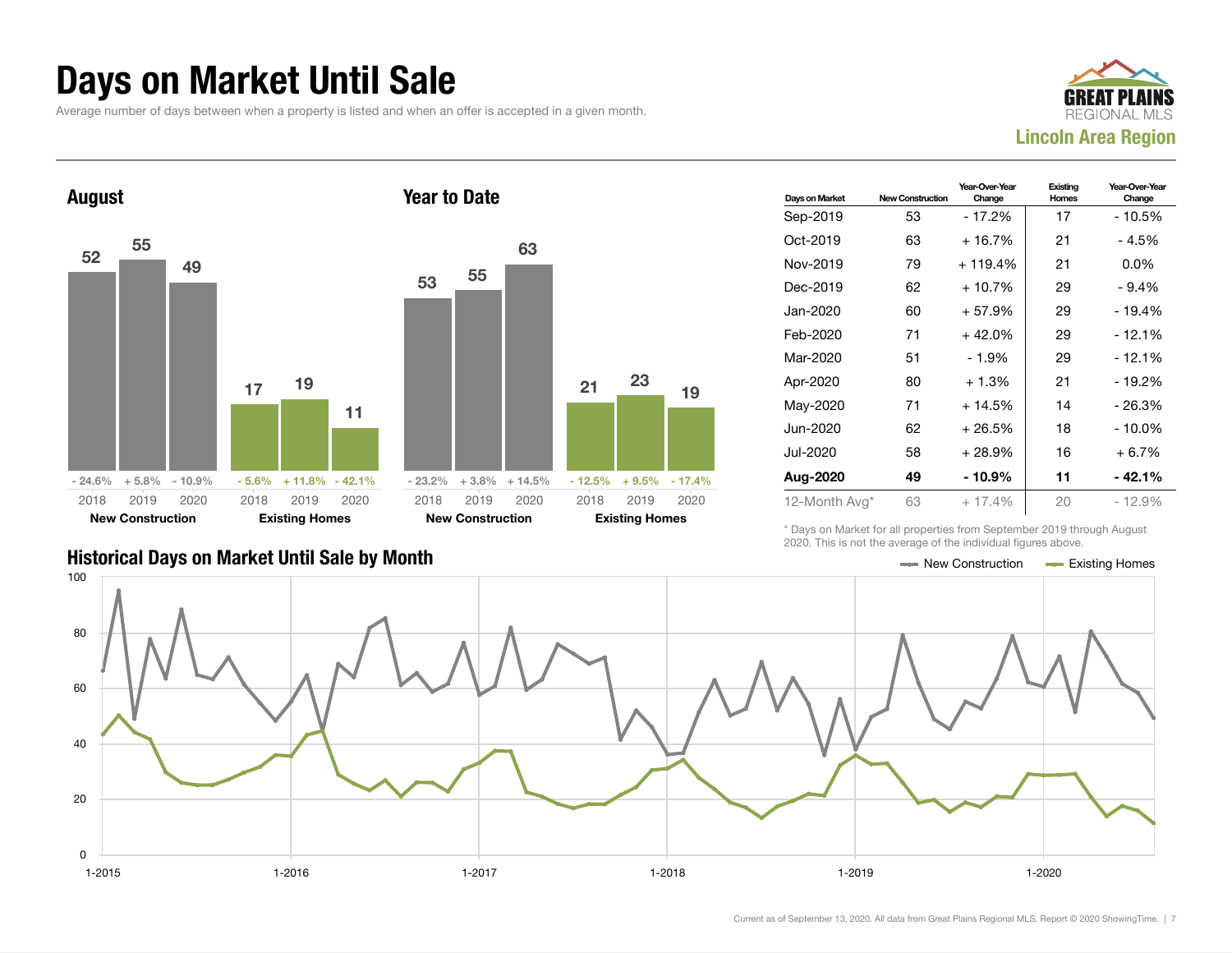#### Median Closed Price

Point at which half of the sales sold for more and half sold for less, not accounting for seller concessions, in a given month.

Year to Date



August



| <b>Median Closed Price</b> | New Construction | Year-Over-Year<br>Change | Existing<br>Homes | Year-Over-Year<br>Change |
|----------------------------|------------------|--------------------------|-------------------|--------------------------|
| Sep-2019                   | \$315,000        | + 14.5%                  | \$199,700         | $+11.0%$                 |
| Oct-2019                   | \$321,800        | $+9.6\%$                 | \$191,950         | $+7.8%$                  |
| Nov-2019                   | \$329.136        | $+16.4%$                 | \$181,875         | $+1.0%$                  |
| Dec-2019                   | \$309,900        | $+11.5%$                 | \$190,000         | $+5.6%$                  |
| Jan-2020                   | \$317,900        | $+5.5%$                  | \$186,000         | $+5.6%$                  |
| Feb-2020                   | \$318.224        | $+9.1%$                  | \$179,000         | $+5.9%$                  |
| Mar-2020                   | \$325,000        | $+10.2%$                 | \$189,950         | $+9.2\%$                 |
| Apr-2020                   | \$320,603        | - 3.1%                   | \$190,000         | $+2.7%$                  |
| May-2020                   | \$324,045        | $+6.4%$                  | \$210,000         | + 12.0%                  |
| Jun-2020                   | \$331,700        | $+12.1%$                 | \$207,000         | $+3.5%$                  |
| Jul-2020                   | \$337,450        | $+11.7%$                 | \$223,700         | + 11.9%                  |
| Aug-2020                   | \$326,700        | $+3.1%$                  | \$215,000         | + 13.2%                  |
| 12-Month Avg*              | \$322,000        | $+9.2%$                  | \$200,000         | $+8.1%$                  |

\* Median Closed Price for all properties from September 2019 through August 2020. This is not the average of the individual figures above.



\$203,000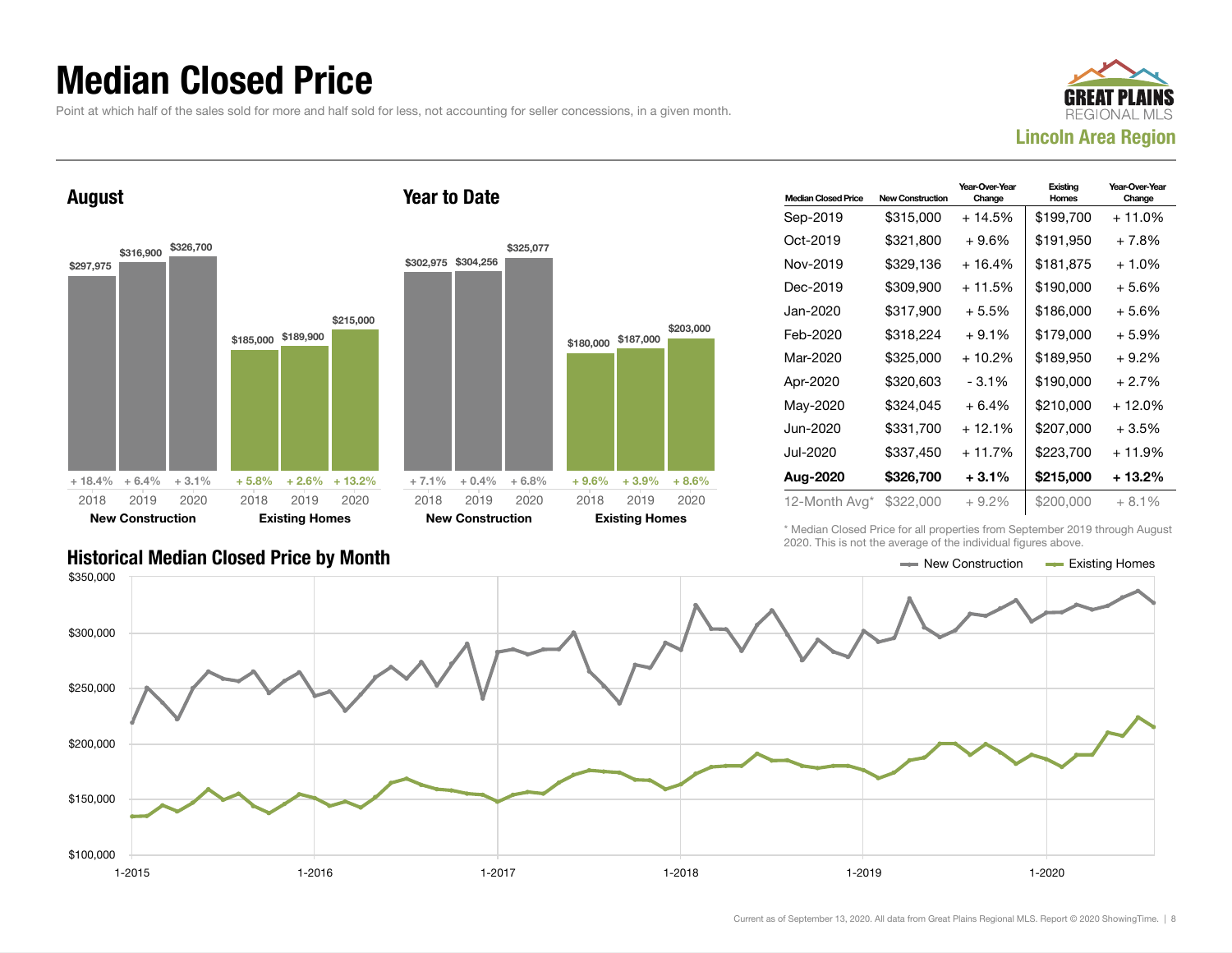#### Average Closed Price

Average sales price for all closed sales, not accounting for seller concessions, in a given month.



August



Year to Date

| <b>Average Closed Price</b> | <b>New Construction</b> | Year-Over-Year<br>Change | Existing<br>Homes | Year-Over-Year<br>Change |
|-----------------------------|-------------------------|--------------------------|-------------------|--------------------------|
| Sep-2019                    | \$323,980               | + 15.8%                  | \$231,205         | $+7.9%$                  |
| Oct-2019                    | \$337,552               | $+10.6%$                 | \$220,811         | + 12.0%                  |
| Nov-2019                    | \$334,748               | $+13.2%$                 | \$213,595         | $+2.5%$                  |
| Dec-2019                    | \$319.329               | $+4.2%$                  | \$221,301         | $+9.1%$                  |
| Jan-2020                    | \$322.662               | $+7.9%$                  | \$209,003         | $+2.7%$                  |
| Feb-2020                    | \$325,817               | $+9.2\%$                 | \$216,071         | $+7.9%$                  |
| Mar-2020                    | \$351,810               | $+12.6%$                 | \$215,549         | + 4.8%                   |
| Apr-2020                    | \$338,215               | $+5.5%$                  | \$222,193         | $+7.4%$                  |
| May-2020                    | \$323,864               | $+2.6%$                  | \$232,773         | + 6.4%                   |
| Jun-2020                    | \$344.026               | $+5.8\%$                 | \$229.236         | - 7.0%                   |
| Jul-2020                    | \$346.315               | $+9.8\%$                 | \$251,124         | $+12.6%$                 |
| Aug-2020                    | \$337,459               | $+8.0\%$                 | \$250,632         | + 13.6%                  |
| 12-Month Avg*               | \$335,152               | $+8.9%$                  | \$228,634         | $+6.6\%$                 |

Historical Average Closed Price by Month **New Construction Average Closed Price by Month** New Construction Average Closed Price by Month

\* Average Closed Price for all properties from September 2019 through August 2020. This is not the average of the individual figures above.

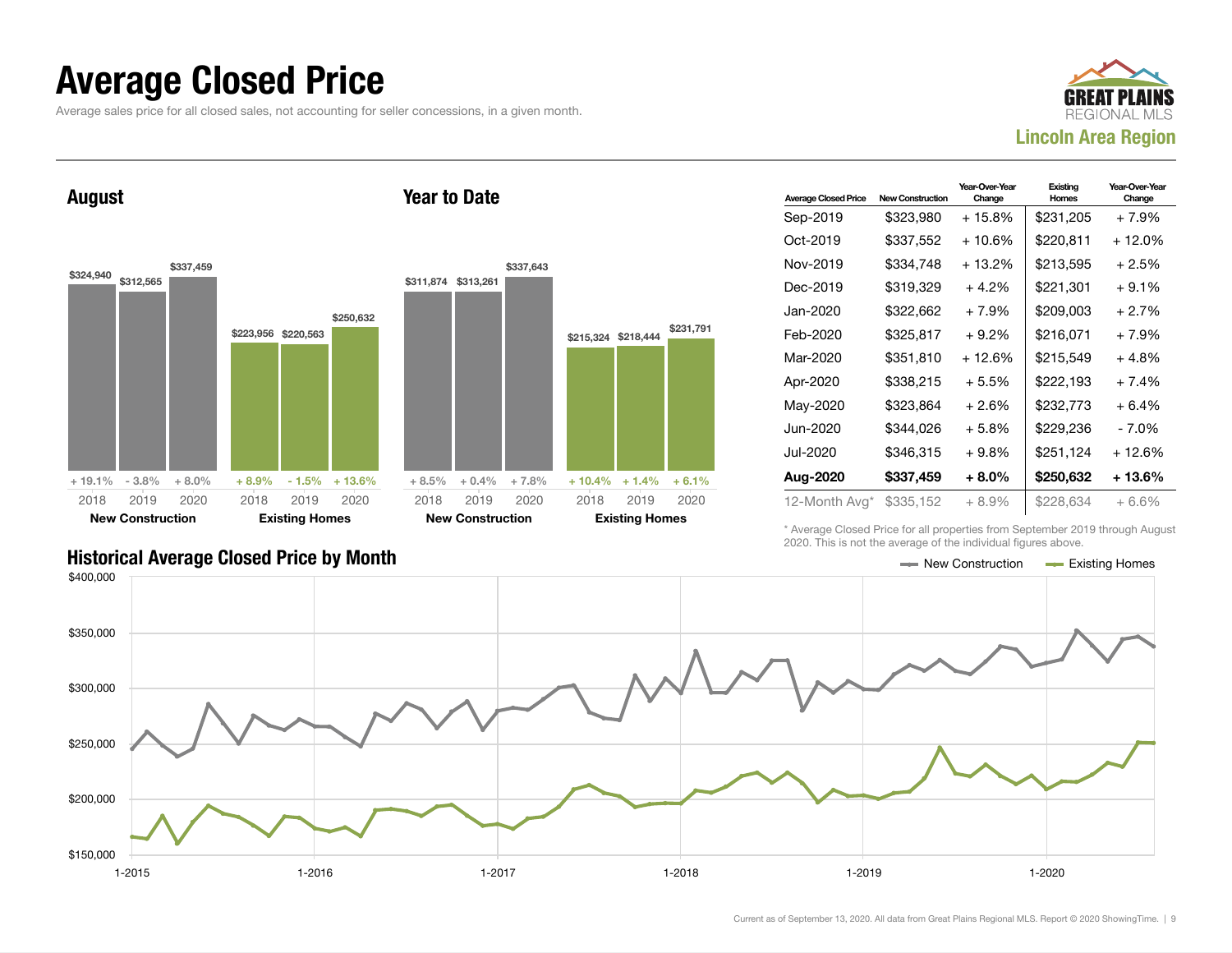### Percent of List Price Received

Percentage found when dividing a property's sales price by its most recent list price, then taking the average for all properties sold in a given month, not accounting for seller concessions.



Year-Over-Year

**Existing** 

Pct. of List Price August 100.4% 100.1% 100.9%  $-0.2\% - 0.3\% + 0.8\%$ 99.2% 98.4% 100.9%  $+0.6\%$  - 0.8% + 2.5% 2018 New Construction 2019 2020 2018 Existing Homes 2019 2020 Year to Date 100.6% 100.5% 100.6%  $+ 0.2\% - 0.1\% + 0.1\%$ 99.2% 98.6% 99.5%  $+ 0.5\%$  - 0.6% + 0.9% 2018 New Construction 2019 2020 2018 Existing Homes 2019 2020

| <b>Historical Percent of List Price Received by Month</b> | $\longrightarrow$ New Construction $\longrightarrow$ Existing Homes |  |
|-----------------------------------------------------------|---------------------------------------------------------------------|--|

| Received      | <b>New Construction</b> | Change   | Homes  | Change  |
|---------------|-------------------------|----------|--------|---------|
| Sep-2019      | 101.2%                  | $+0.1%$  | 98.3%  | $-0.6%$ |
| Oct-2019      | 100.4%                  | - 0.7%   | 98.2%  | $+0.3%$ |
| Nov-2019      | 100.6%                  | $+0.9%$  | 97.9%  | $+0.1%$ |
| Dec-2019      | 100.6%                  | $+0.4%$  | 97.8%  | $+0.5%$ |
| Jan-2020      | 100.3%                  | $+0.1\%$ | 97.5%  | - 0.2%  |
| Feb-2020      | 101.0%                  | $+0.5\%$ | 97.6%  | $-0.1%$ |
| Mar-2020      | 101.5%                  | $+1.0%$  | 98.9%  | $+0.9%$ |
| Apr-2020      | 100.9%                  | $+0.4%$  | 99.3%  | $+0.9%$ |
| May-2020      | 100.0%                  | - 1.3%   | 99.4%  | $-0.1%$ |
| Jun-2020      | 100.2%                  | - 0.7%   | 99.9%  | $+0.5%$ |
| Jul-2020      | 100.2%                  | $0.0\%$  | 100.5% | $+1.6%$ |
| Aug-2020      | 100.9%                  | $+0.8%$  | 100.9% | $+2.5%$ |
| 12-Month Avg* | 100.6%                  | $+0.1\%$ | 99.1%  | $+0.6%$ |

Year-Over-Year

\* Pct. of List Price Received for all properties from September 2019 through August 2020. This is not the average of the individual figures above.

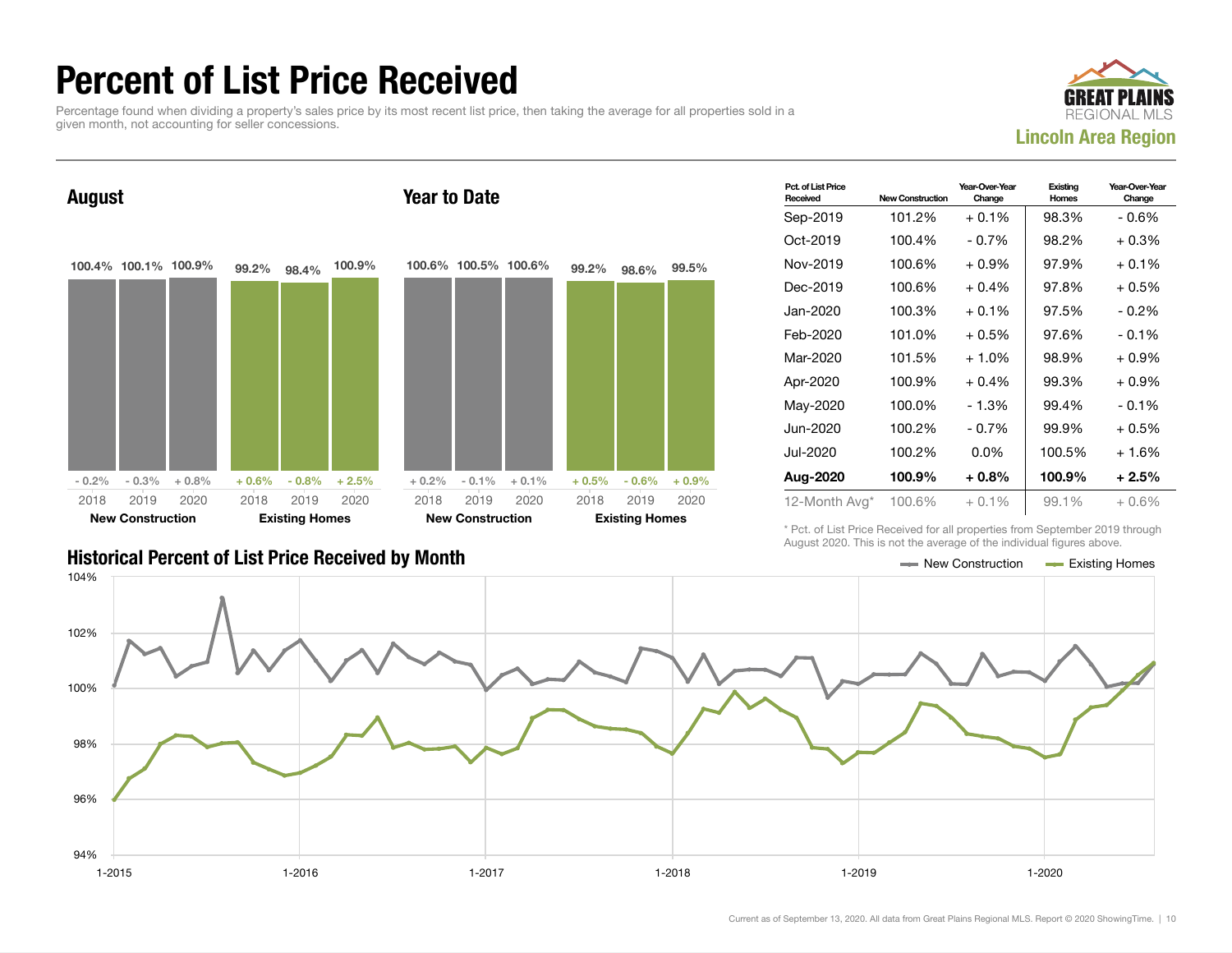## Housing Affordability Index

This index measures housing affordability for the region. For example, an index of 120 means the median household income is 120% of what is necessary to qualify for the median-priced home under prevailing interest rates. A higher number means greater affordability.





| <b>Affordability Index</b> | <b>New Construction</b> | Year-Over-Year<br>Change | Existing<br>Homes | Year-Over-Year<br>Change |
|----------------------------|-------------------------|--------------------------|-------------------|--------------------------|
| Sep-2019                   | 108                     | - 5.3%                   | 171               | - 1.7%                   |
| $Oct-2019$                 | 107                     | $+10.3%$                 | 180               | + 12.5%                  |
| Nov-2019                   | 103                     | $0.0\%$                  | 186               | + 15.5%                  |
| Dec-2019                   | 109                     | - 3.5%                   | 178               | $+1.7%$                  |
| Jan-2020                   | 108                     | $+3.8%$                  | 184               | $+2.8%$                  |
| Feb-2020                   | 109                     | $0.0\%$                  | 194               | $+2.6%$                  |
| Mar-2020                   | 107                     | $-1.8%$                  | 183               | $-1.1%$                  |
| Apr-2020                   | 110                     | $+12.2%$                 | 185               | $+5.7%$                  |
| May-2020                   | 109                     | $+2.8\%$                 | 169               | - 2.3%                   |
| Jun-2020                   | 108                     | $-0.9%$                  | 173               | $+6.8%$                  |
| Jul-2020                   | 106                     | - 2.8%                   | 160               | - 3.0%                   |
| Aug-2020                   | 109                     | $0.0\%$                  | 166               | - 8.8%                   |
| 12-Month Avg               | 108                     | $+0.9\%$                 | 177               | $+2.3%$                  |

#### Historical Housing Affordability Index by Month New Construction Existing Homes

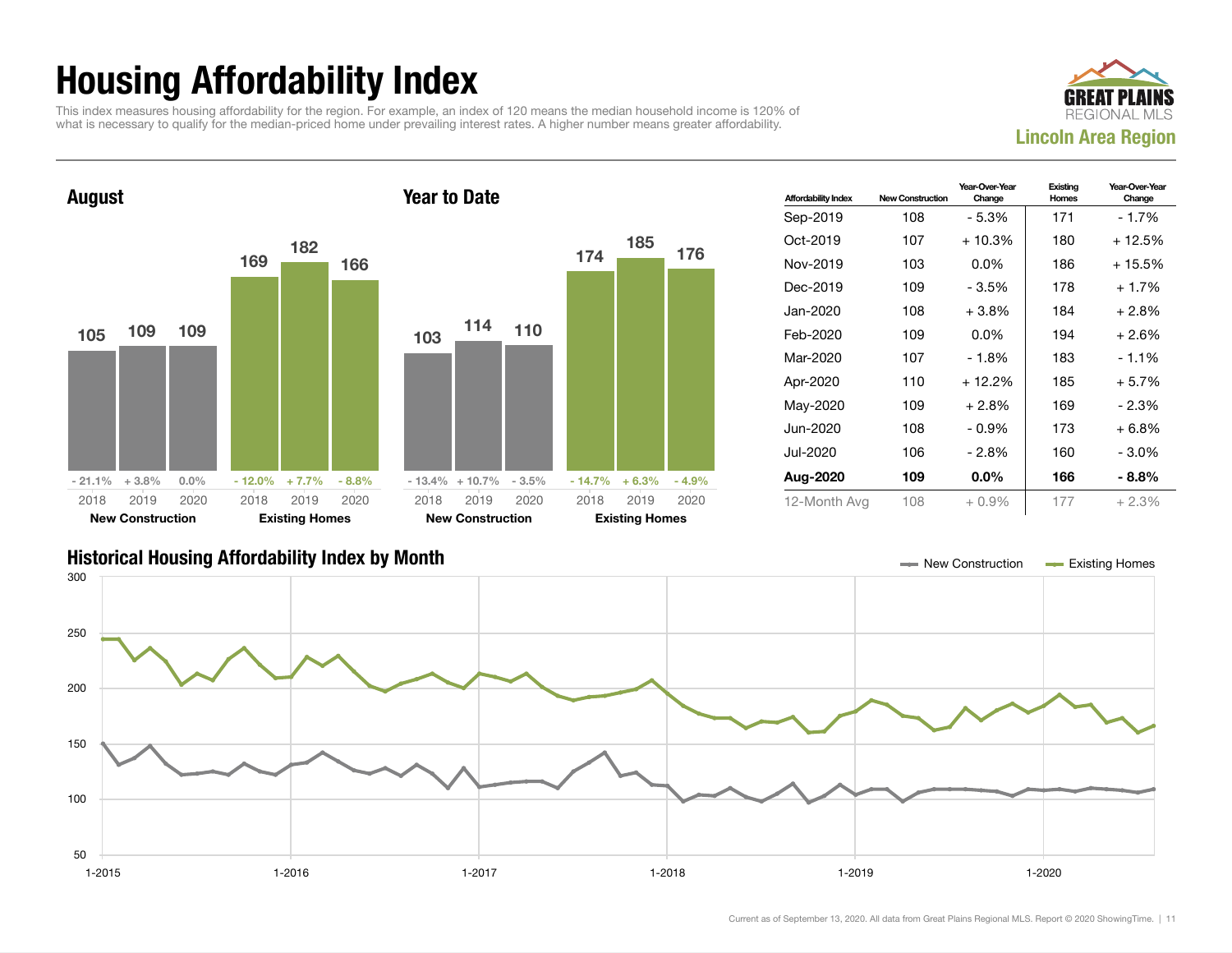#### Inventory of Homes for Sale

The number of properties available for sale in active status at the end of a given month.







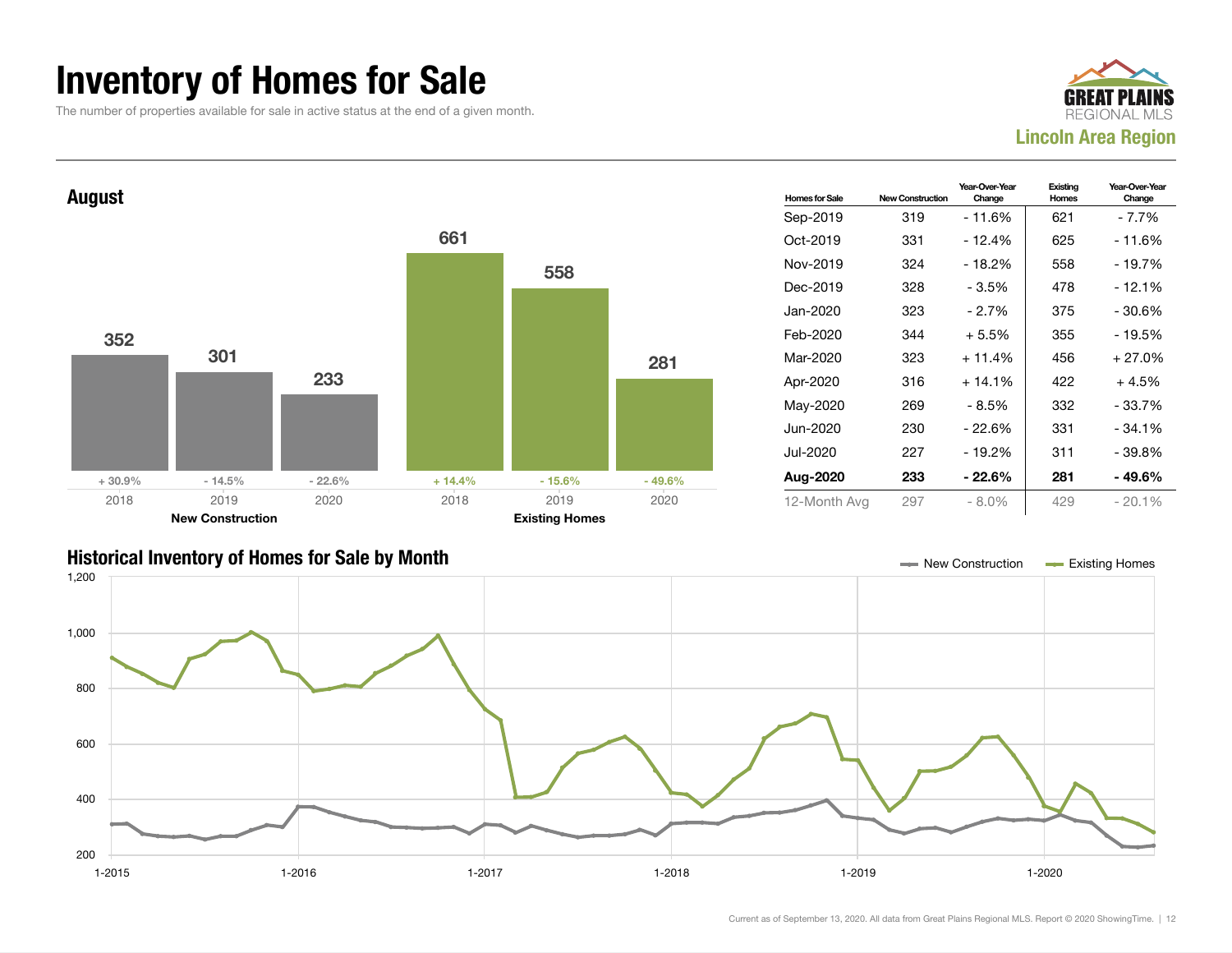### Months Supply of Inventory

The inventory of homes for sale at the end of a given month, divided by the average monthly pending sales from the last 12 months.





| <b>Historical Months Supply of Inventory by Month</b> | ← New Construction | Existing Homes |
|-------------------------------------------------------|--------------------|----------------|

| <b>Months Supply</b> | <b>New Construction</b> | Year-Over-Year<br>Change | Existing<br>Homes | Year-Over-Year<br>Change |  |
|----------------------|-------------------------|--------------------------|-------------------|--------------------------|--|
| Sep-2019             | 5.7                     | $0.0\%$                  | 1.8               | - 14.3%                  |  |
| Oct-2019             | 6.0                     | $+1.7%$                  | 1.8               | - 18.2%                  |  |
| Nov-2019             | 5.9                     | - 3.3%                   | 1.6               | $-27.3%$                 |  |
| Dec-2019             | 6.0                     | $+15.4%$                 | 1.4               | - 17.6%                  |  |
| Jan-2020             | 6.1                     | + 24.5%                  | 1.1               | $-35.3%$                 |  |
| Feb-2020             | 6.3                     | + 28.6%                  | 1.0               | - 28.6%                  |  |
| Mar-2020             | 5.9                     | $+31.1%$                 | 1.3               | $+18.2%$                 |  |
| Apr-2020             | 5.9                     | $+37.2%$                 | 1.2               | $0.0\%$                  |  |
| May-2020             | 4.7                     | $0.0\%$                  | 0.9               | $-40.0\%$                |  |
| Jun-2020             | 3.9                     | $-20.4%$                 | 0.9               | $-40.0\%$                |  |
| Jul-2020             | 3.7                     | $-24.5%$                 | 0.9               | - 43.8%                  |  |
| Aug-2020             | 3.7                     | - 31.5%                  | 0.8               | - 52.9%                  |  |
| 12-Month Avg*        | 5.3                     | $+3.6\%$                 | 1.2               | $-25.4\%$                |  |

\* Months Supply for all properties from September 2019 through August 2020. This is not the average of the individual figures above.